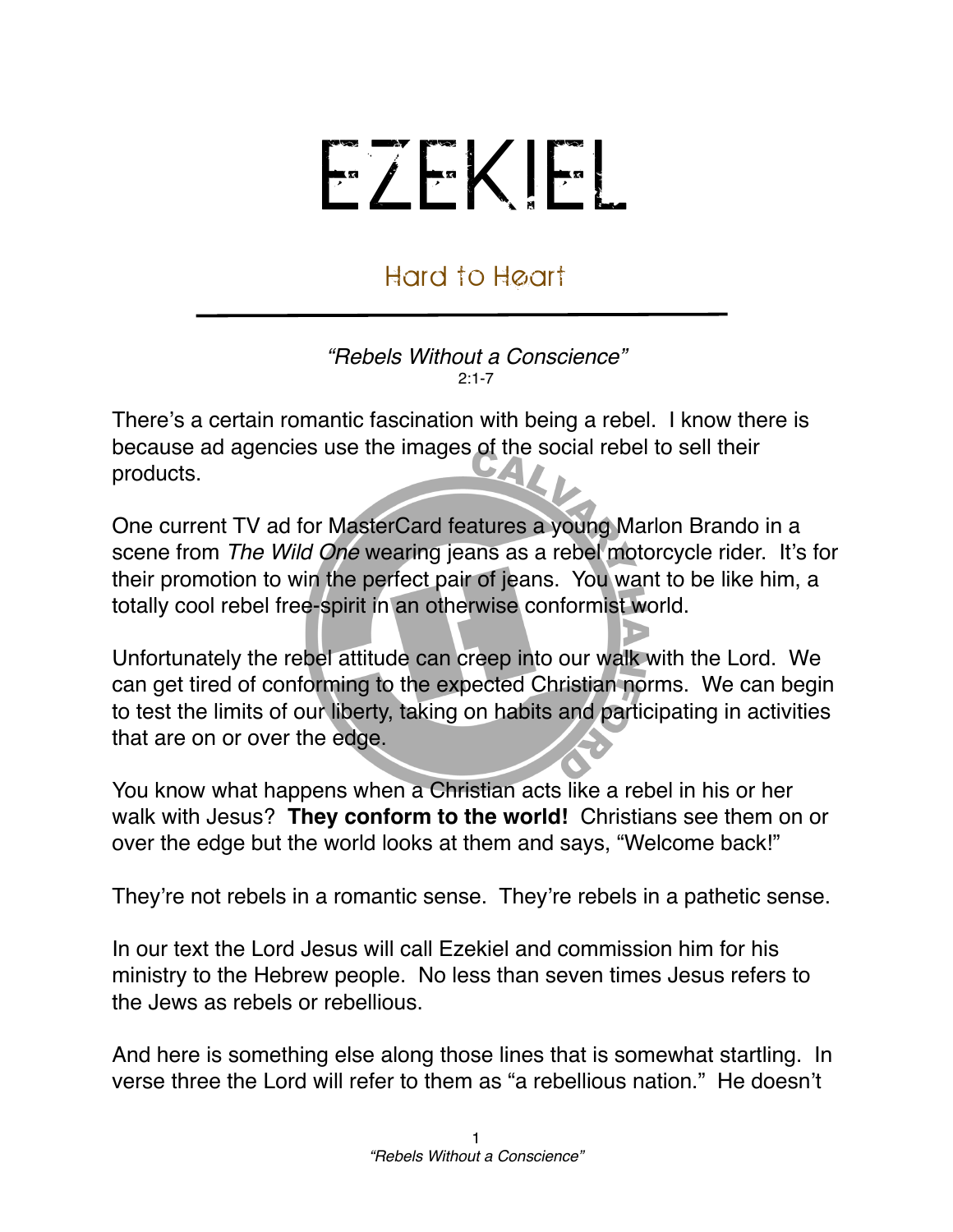call them "My people," or "My elect," or "chosen" or anything endearing. He simply referred to them as a "nation."

Though the Jews remained and remain God's elect, chosen people, they were behaving as if they were just another nation in the world. They were acting just like the Gentiles surrounding them. Their rebellion against God had led them to conform to the world.

We want to be transformed, not be conforming to the world. Let's see what we can glean from Ezekiel's experience with the Lord.

Ezekiel 2:1 And He said to me, "Son of man, stand on your feet, and I will speak to you."

We left Ezekiel on his face before the Lord. It's the only possible response to a vision of the glory of God.

There are times when physical posture can be expressive of your worship. Kneeling for prayer or lying prostrate on the ground in awe of God come to mind, as well as raising your hands or simply standing in His presence. When it comes to posture at public meetings we like the solid advice of the apostle Paul. In First Corinthians 14:32 he tells us that "the spirits of the prophets are subject to the prophets." One of the things he meant by that is we can and should exercise control over ourselves when in public so as to not cause attention to be directed toward ourselves and away from Jesus. So we look at our meetings and determine what postures are most appropriate to bring the most glory to the Lord.

People say, "Well look at Ezekiel. He was overwhelmed by God. He couldn't help but fall down." True. And he was alone, doing business with God alone.

## **Be ultra-pentecostal at home and be ultra-considerate in the meetings of God's church.**

Before we leave verse one please notice the title, "son of man." It occurs over ninety times in Ezekiel. The only other Old Testament prophet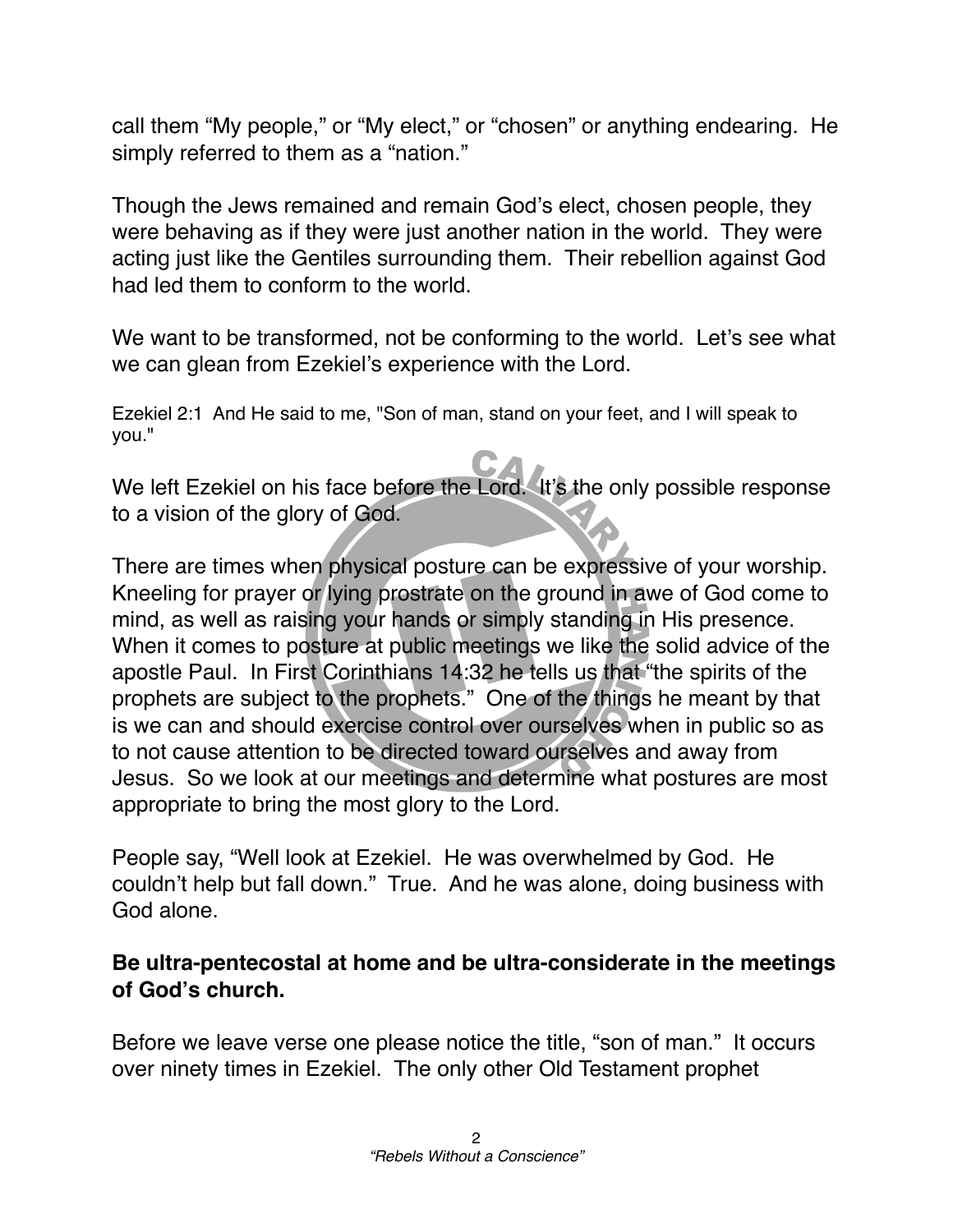addressed as "son of man" was Daniel. In the New Testament it was a favorite title of Jesus for Himself.

In the case of Jesus it underscores that He was, in fact, fully human at the same time He was fully God. Applied to Daniel and Ezekiel it is intended to emphasize their utter dependance upon the Lord. They were mere men, but men whom the Lord would use mightily.

We see this in what immediately follows, in verse two.

Ezekiel 2:2 Then the Spirit entered me when He spoke to me, and set me on my feet; and I heard Him who spoke to me.

The Lord commanded Ezekiel to "stand" but he could not stand until "the Spirit entered" him. Then God "set [him] on [his] feet."

## **God commanded him to do something he could not do in his own strength and then immediately enabled him to do it by the power inherent in His Word.**

Thus we are fond of saying that God's commands are God's enablings.

If you are a believer then you **can** do everything God tells you to do in His Word. You can love your wife the way Jesus loved and loves His church. You can submit to your husband as unto the Lord. You can raise your children in the nurture and admonition of the Lord. You can obey your parents.

If you find you are not doing the things you are commanded to do in God's Word there are two possibilities:

- 1. You are unable to do them because you are not saved.
- 2. You are unwilling to do them because you are rebelling.

We could also talk about those who appear to be doing what God has commanded but are really walking in their own energy. They are not really depending upon the Holy Spirit. They are not being led by the Spirit. Their trust is in their own discipline and wisdom and experience.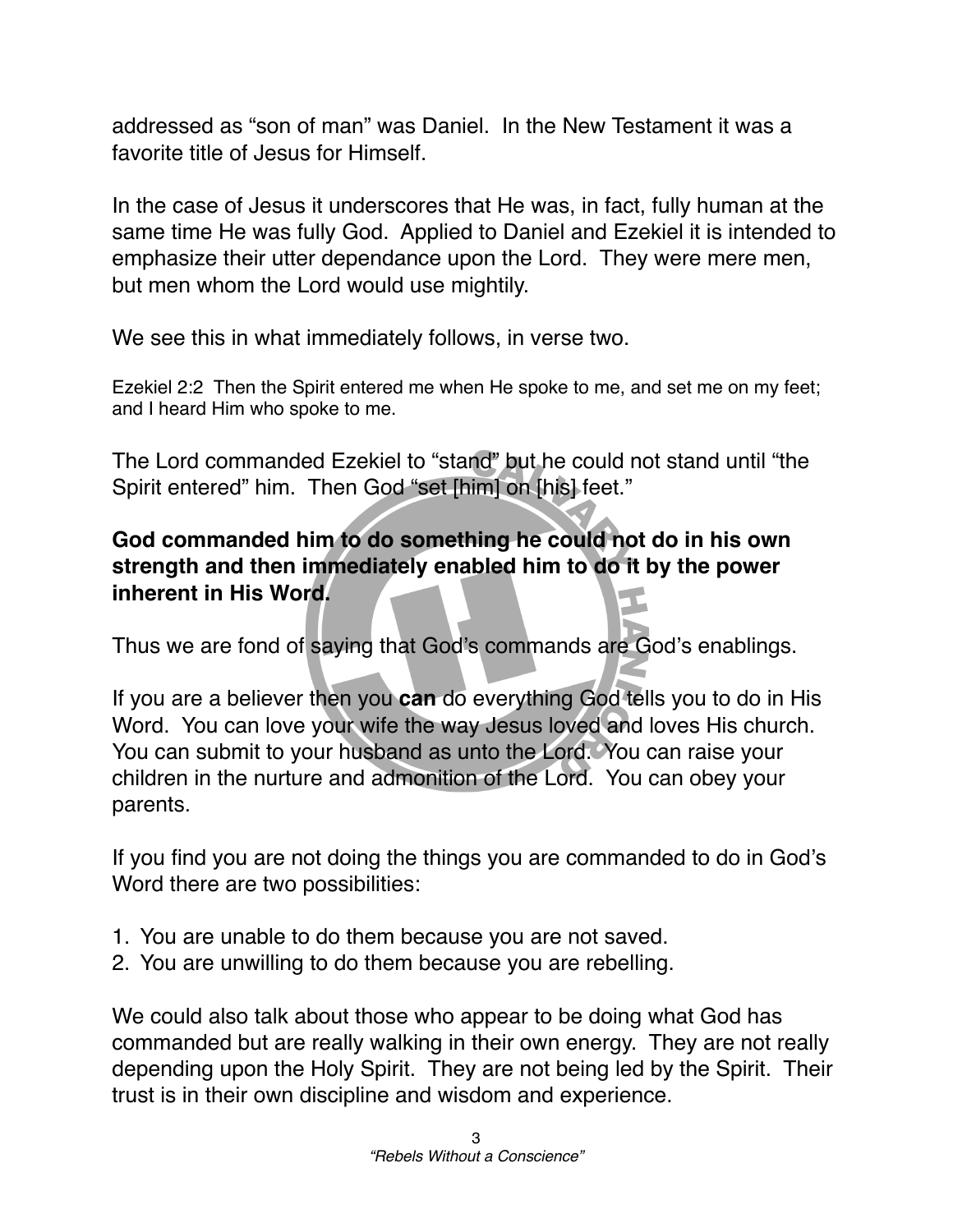Having begun in the Spirit we do not want to go forward in our own energy. We must therefore remain in the attitude of being prostrate before the Lord and letting Him raise us up to walk as His servants. Humble yourself in the sight of the Lord and He will lift you up.

Ezekiel 2:3 And He said to me: "Son of man, I am sending you to the children of Israel, to a rebellious nation that has rebelled against Me; they and their fathers have transgressed against Me to this very day.

I get a sense of great compassion in this statement from the Lord. Despite all His many promised blessings and amidst all His warnings His chosen, elect people had been rebelling against Him for generations.

Think of this in terms of your own children (if you are a parent). You only always want what is best for them. Any boundaries you set are realistic and with an eye towards giving them the greatest possibility of success. If your kids rebel you want to restore them.

God was simply stating the facts. He can still do that in each of our lives. If we submit our lives to Him for examination, He can say "You're rebelling" when we think we are being edgy and walking up to the line of our liberty.

Ezekiel 2:4 For they are impudent and stubborn children. I am sending you to them, and you shall say to them, 'Thus says the Lord God.'

Those that think they are so mature that they can dabble in the things of the world are really acting like "impudent and stubborn children." Liberty in Christ, by itself, is never a measure of maturity.

The text moves away from the children of Israel per se to the prophet. They are his audience and they will be a very tough crowd. But the emphasis is on Ezekiel, on his faithfulness despite the difficulties these people will present.

Ezekiel is told, "you shall say to them, ʻThus says the Lord God.'" Two things are going on in that phrase:

1. First, this is a call to be God's prophet. Ezekiel was born into the line of priests. He trained to serve as a priest but would never get the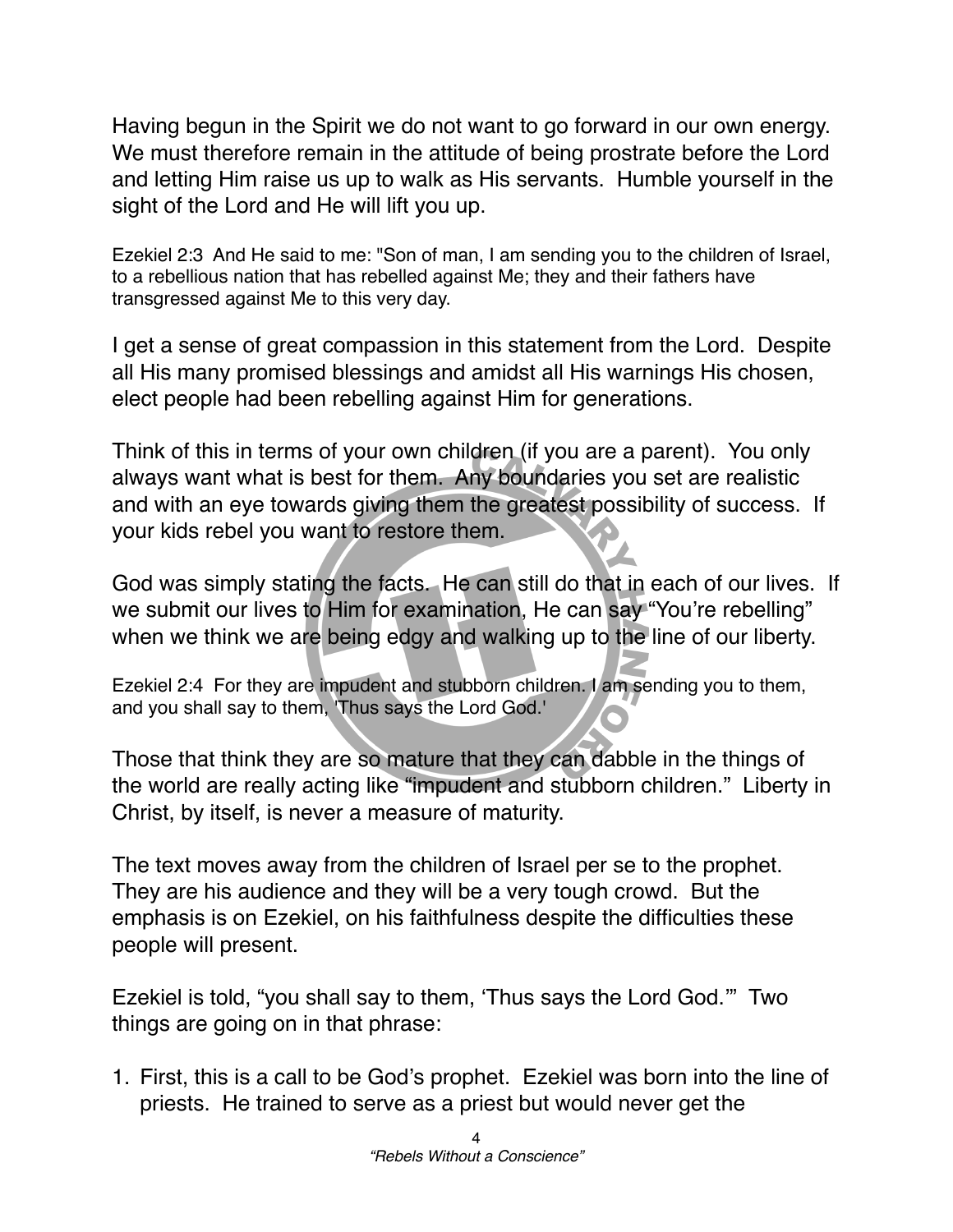opportunity to do so in the Temple at Jerusalem. Instead he would be God's prophet.

2. Second, his message was nothing more and nothing less than what God said. He wasn't to add or subtract from the Word of God as it was given to him.

With regard to the switcheroo from priest to prophet, it encourages us to remain flexible in God's sight and service. God is looking for servants to do what needs doing and not necessarily what they want to be doing.

With regard to the message, we must remain solid in the Word as inspired and authoritative - meaning it is inerrant and infallible. Even if we are in the minority.

Geno is going to present the leanings of those in the emergent church movement this Sunday night at Cal-TEC. Some in that movement merge Scripture with experience and mysticism, thus denying the authority of the Bible. In a previous study Geno did he gave us this quote from one of the acknowledged leaders of this movement, Brian McLaren:

Although I do find the term inerrancy useful…I would prefer the word ʻinherency' to describe my view of the Scripture. (Meaning that the Bible contains the ʻword of God' but is not the infallible, inerrant word of God).

Ezekiel 2:5 As for them, whether they hear or whether they refuse - for they are a rebellious house - yet they will know that a prophet has been among them.

Ezekiel was not going to be judged on results. He had no numbers to crunch, no thermometer to fill with pledges. It wasn't about how many people filled his auditorium or how many were baptized, as it were. It was about being a "prophet... among them."

Numbers and achievements aren't bad in and of themselves. It's just that they must be produced by a genuine move of God and not from our own efforts.

Let me say a word about prophecy. It means *to speak forth* the Word of God. It can, of course, be predictive as we often think of it. But it is really just speaking forth what God has said.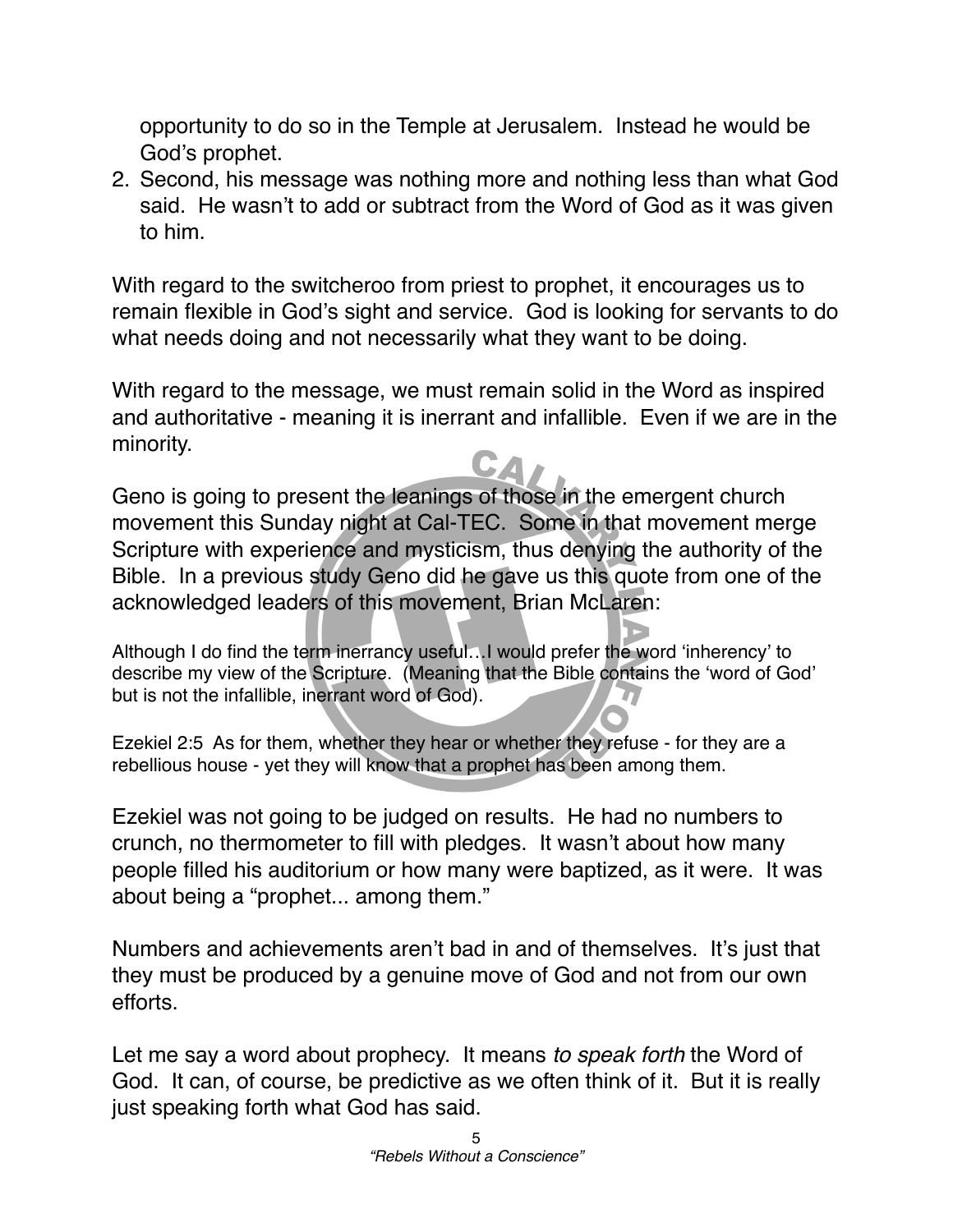I totally believe that there is to be a prophetic sense whenever God's Word is taught. By that I mean it is God's message for you right now where you live and work. You should have the expectation, at least, that you are going to hear from God - that He will by His Spirit through His Word talk to you.

Sure, you are learning about God in general. You're learning doctrine and history and ethics and many other things. There is a sense that you are studying the Bible as if you were in a classroom setting.

But simultaneously you must have a sense that the Lord is in our midst and talking to you personally. You are not just learning about Him. You are learning of Him, learning from Him.

I took this so seriously that I always listened to every Sunday message more than once and every other message my pastor taught as much as I was able. I wanted to know what the Lord was saying to me through the prophetic Word as it was taught. I figured that if God led me to my church then He would speak to me from its pulpit.

Ezekiel 2:6 "And you, son of man, do not be afraid of them nor be afraid of their words, though briers and thorns are with you and you dwell among scorpions; do not be afraid of their words or dismayed by their looks, though they are a rebellious house.

"Afraid" and "dismayed" were the natural reaction to how Ezekiel was going to be received. But he was no natural man. He was filled with, empowered by, the Spirit of God.

Their "words" would be weapons to inspire fear. Think about what you say. How will it sound? How might it be received? Do your words build-up? Or do they have the potential to tear down?

Their "looks" would be weapons to inspire dismay. Dismay can mean *to dishearten thoroughly; to break down the courage of completely.* Your countenance can do that to God's servant. Be aware of the effect you can have - for good or for bad.

Listen. If you serve the Lord in any capacity you will be attacked by words and looks. *Let it go!* Listen only to the Lord's words of encouragement or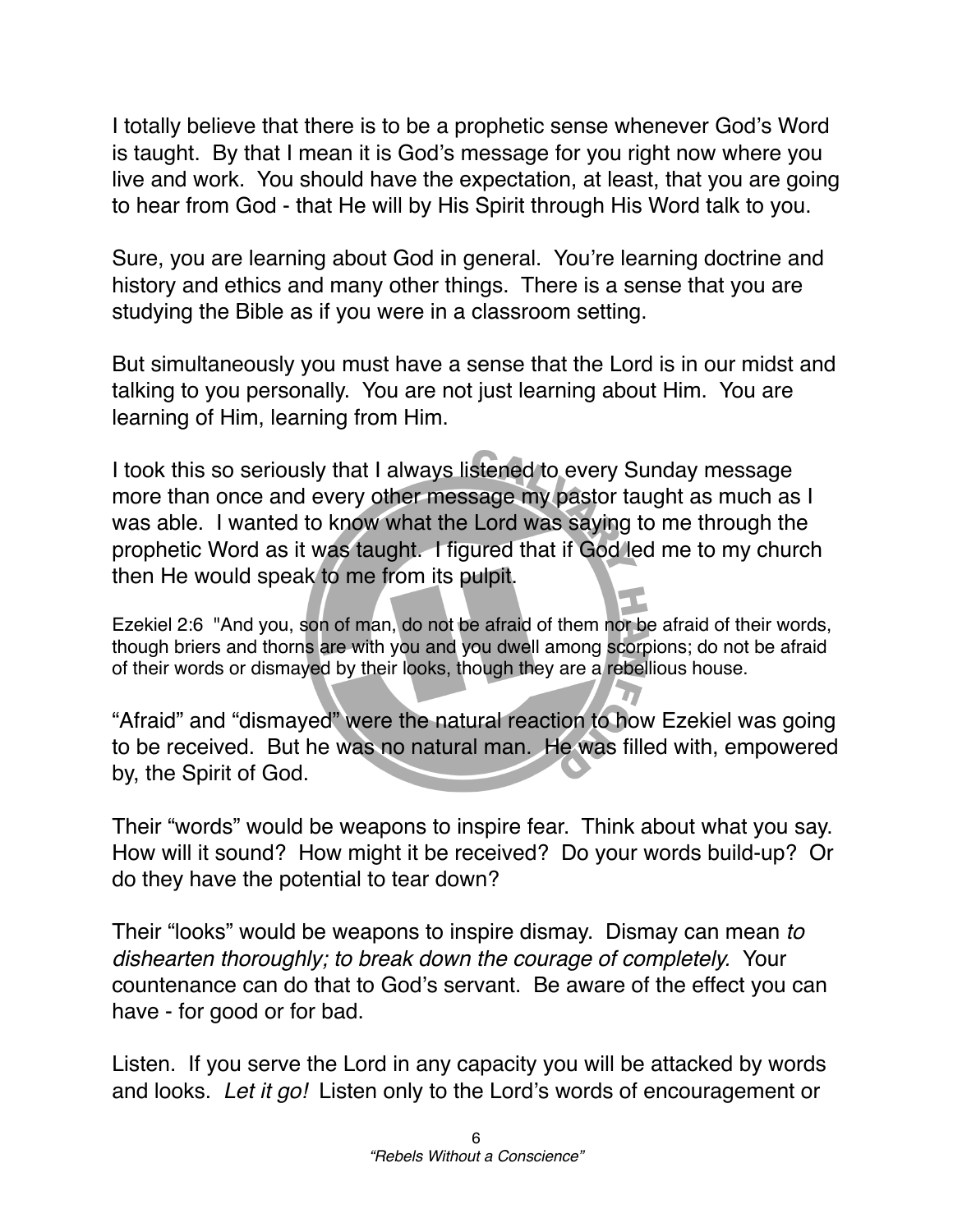correction. Look only into the Lord's beautiful face. Let His perfect and perfecting love for you cast out all fear.

The response of the Hebrews to Ezekiel was compared to "briers and thorns." It would be as if Ezekiel was coming to them on behalf of the Lord but they constructed a wall out of briers and thorns. Think razor-wire. Still Ezekiel must climb the wall.

Have you ever tried to climb over or through razor-wire? You're not going to get over or through without being wounded.

The response of the Hebrews to Ezekiel was compared to the danger of "scorpions." You usually get stung by a scorpion when you tread into their path. Ezekiel was definitely going to be crossing the paths of these rebels, exposing their hiding places. Cornered, they would sting.

Ezekiel 2:7 You shall speak My words to them, whether they hear or whether they refuse, for they are rebellious.

This verse is a neat summary of the initial call of Ezekiel. He was to speak God's words to the rebellious "house of Israel."

Rebels and rebellious houses. Let's be careful those words cannot ever be used to describe us! Let's not live on what we think is the edge because it's really not the edge, it's just stepping back into the world.

We believe these are the last days. The regathering of Israel in unbelief to the Holy Land - something the book we're reading predicted some 2500 years ago - is happening. It gives credibility to the other prophetic trends we follow

If you think you want to serve the Lord, do it now.

If you think you want to sacrifice for the Lord, do it now.

If you think you want to give to the Lord, do it now.

Do you want to be the rebel? Or the prophet?